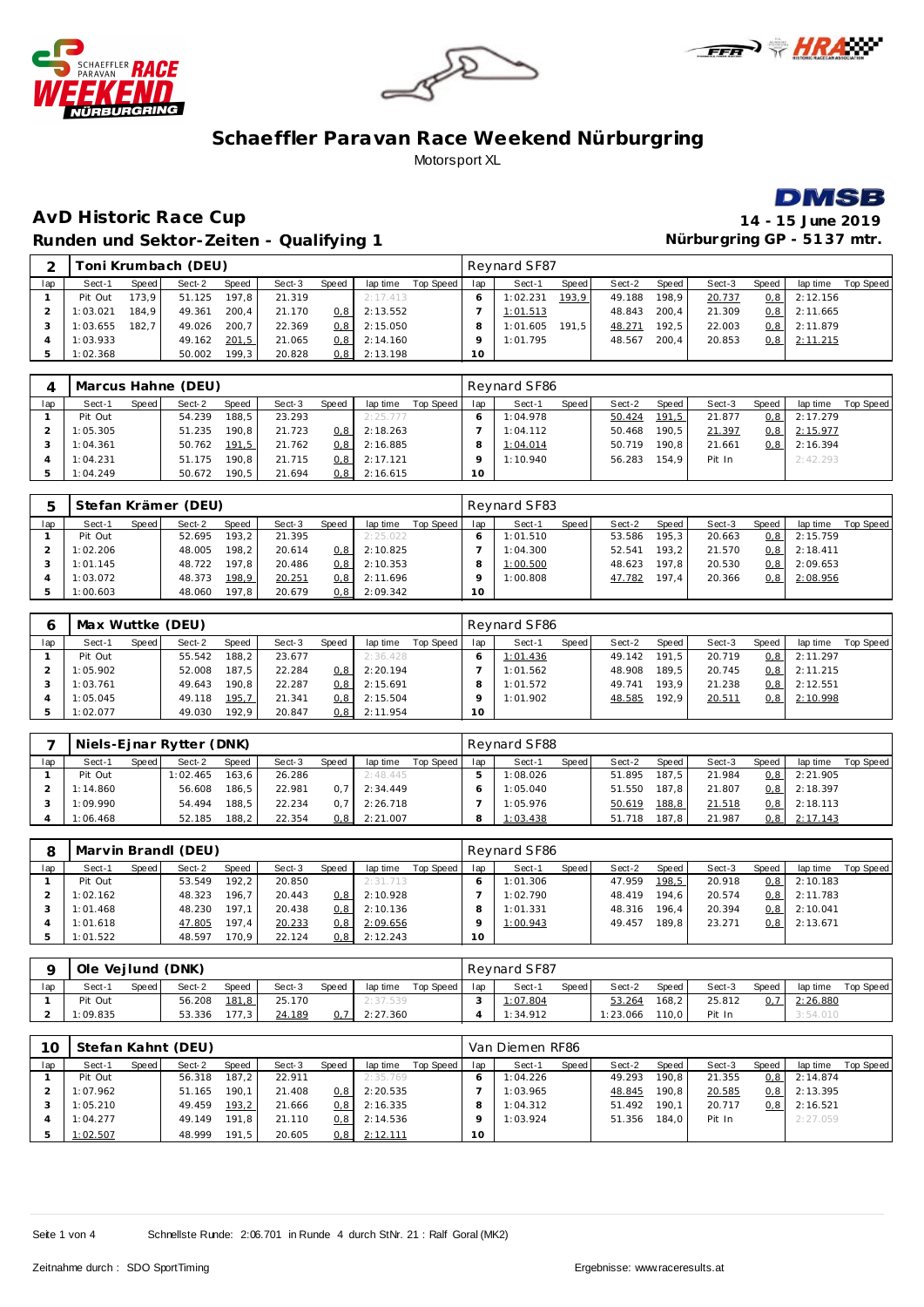







### **AvD Historic Race Cup 14 - 15 June 2019 Runden und Sektor-Zeiten - Qualifying 1**

| 11  |          |       | Stig Bjerring (DNK) |       |        |              |          |           |     | Revnard SF87 |       |        |       |        |                  |          |           |
|-----|----------|-------|---------------------|-------|--------|--------------|----------|-----------|-----|--------------|-------|--------|-------|--------|------------------|----------|-----------|
| lap | Sect-1   | Speed | Sect-2              | Speed | Sect-3 | <b>Speed</b> | lap time | Top Speed | lap | Sect-1       | Speed | Sect-2 | Speed | Sect-3 | Speed            | lap time | Top Speed |
|     | Pit Out  |       | 56.862              | 187.8 | 23.330 |              | 2:29.505 |           |     | 1:04.597     |       | 51.349 | 190.1 | 22.151 | 0.8 <sub>1</sub> | 2:18.097 |           |
|     | 1:06.752 |       | 1:01.569            | 122.3 | 25.295 | 0.7          | 2:33.616 |           |     | 1:03.170     |       | 51.041 | 193.2 | 21.928 | 0.8 <sub>1</sub> | 2:16.139 |           |
|     | 1:04.090 |       | 51.838              | 185.6 | 22.509 | 0,8 l        | 2:18.437 |           |     | 1:03.359     |       | 50.050 | 194.6 | 21.515 | 0,8              | 2:14.924 |           |
|     | 1:03.947 |       | 54.161              | 193.9 | 22.300 | 0,8 l        | 2:20.408 |           |     | 1:03.179     |       | 51.116 | 199,3 | 21.671 | 0,8              | 2:15.966 |           |

| 12  |          |       | Manfred Kahnt (DEU) |       |        |                  |          |           |     | Reynard SF86 |       |        |        |        |       |          |           |
|-----|----------|-------|---------------------|-------|--------|------------------|----------|-----------|-----|--------------|-------|--------|--------|--------|-------|----------|-----------|
| lap | Sect-1   | Speed | Sect-2              | Speed | Sect-3 | Speed            | lap time | Top Speed | lap | Sect-1       | Speed | Sect-2 | Speed, | Sect-3 | Speed | lap time | Top Speed |
|     | Pit Out  |       | 55.929              | 187.8 | 22.914 |                  | 2:34.318 |           |     | 1:02.508     |       | 48.969 | 188.8  | 20.712 | 0, 8  | 2:12.189 |           |
|     | 1:07.109 |       | 50.289              | 189.8 | 21.956 | 0.8 <sub>1</sub> | 2:19.354 |           |     | 1:01.635     |       | 48.756 | 189.8  | 20.777 | 0,8   | 2:11.168 |           |
|     | 1:04.270 |       | 49.429              | 190,1 | 22.988 | 0.8              | 2:16.687 |           |     | 1:05.797     |       | 50.087 | 189.1  | 21.628 | 0, 8  | 2:17.512 |           |
|     | 1:05.931 |       | 50.319              | 188.8 | 21.228 | 0.8 <sub>1</sub> | 2:17.478 |           |     | 1:05.938     |       | 50.774 | 173.11 | Pit In |       | 2:29.477 |           |
|     | 1:02.968 |       | 49.438              | 188,8 | 20.660 | 0, 8             | 2:13.066 |           | 10  |              |       |        |        |        |       |          |           |

| 13  |          |       | Günter Becker (DEU) |       |        |                  |          |           |     | Schiesser F3 |       |          |       |        |       |          |           |
|-----|----------|-------|---------------------|-------|--------|------------------|----------|-----------|-----|--------------|-------|----------|-------|--------|-------|----------|-----------|
| lap | Sect-1   | Speed | Sect-2              | Speed | Sect-3 | Speed            | lap time | Top Speed | lap | Sect-1       | Speed | Sect-2   | Speed | Sect-3 | Speed | lap time | Top Speed |
|     | Pit Out  |       | 53.928              | 184.6 | 23.341 |                  | 2:24.838 |           |     | 1:02.597     |       | 49.377   | 200,0 | 21.543 | 0, 8  | 2:13.517 |           |
|     | 1:06.171 |       | 51.594              | 196.0 | 22.358 | 0, 8             | 2:20.123 |           |     | 1:13.150     |       | 1:00.243 | 135.7 | Pit In |       | 2:55.083 |           |
|     | 1:04.045 |       | 50.242              | 197.8 | 22.131 | 0.8 <sub>1</sub> | 2:16.418 |           |     | Pit Out      |       | 49.840   | 199.3 | 21.582 |       | 3:44.652 |           |
|     | 1:03.700 |       | 50.037              | 195.7 | 21.602 | 0, 8             | 2:15.339 |           |     | 1:02.827     |       | 49.767   | 198.5 | 21.325 | 0, 8  | 2:13.919 |           |

| 15  | Lars Clasen (DNK) |       |        |       |        |               |          |           |        | Reynard SF87 |       |        |       |        |       |          |           |
|-----|-------------------|-------|--------|-------|--------|---------------|----------|-----------|--------|--------------|-------|--------|-------|--------|-------|----------|-----------|
| lap | Sect-1            | Speed | Sect-2 | Speed | Sect-3 | Speed         | lap time | Top Speed | lap    | Sect-1       | Speed | Sect-2 | Speed | Sect-3 | Speed | lap time | Top Speed |
|     | Pit Out           |       | 52.678 | 191.8 | 21.759 |               | 2:20.792 |           |        | 1:01.851     |       | 48.397 | 192.9 | 21.380 | 0, 8  | 2:11.628 |           |
|     | 1:03.526          |       | 49.278 | 194.2 | 21.868 | 0.8           | 2:14.672 |           |        | 1:02.014     |       | 49.081 | 189.1 | 21.025 | 0, 8  | 2:12.120 |           |
|     | 1:03.164          |       | 49.102 | 194.2 | 21.479 | $0.8^{\circ}$ | 2:13.745 |           |        | 1:01.229     |       | 48.090 | 194.9 | 20.609 | 0, 8  | 2:09.928 |           |
|     | 1:01.816          |       | 48.938 | 195,3 | 21.266 | 0.8           | 2:12.020 |           |        | 1:00.902     |       | 48.975 | 193.5 | 20.888 | 0,8   | 2:10.765 |           |
|     | 1:01.781          |       | 48.810 | 192.9 | 21.501 | 0, 8          | 2:12.092 |           | $10-1$ |              |       |        |       |        |       |          |           |

| 16  | Henk van der Spoel (NLD) |       |        |       |        |       |          |           |     | Revnard SF84 |       |        |       |        |       |          |           |
|-----|--------------------------|-------|--------|-------|--------|-------|----------|-----------|-----|--------------|-------|--------|-------|--------|-------|----------|-----------|
| lap | Sect-1                   | Speed | Sect-2 | Speed | Sect-3 | Speed | lap time | Top Speed | lap | Sect-1       | Speed | Sect-2 | Speed | Sect-3 | Speed | lap time | Top Speed |
|     | Pit Out                  |       | 54.051 | 169.8 | 24.101 |       | 2:29.433 |           |     | 1:04.763     |       | 51.093 | 176,2 | 22.358 | 0,8   | 2:18.214 |           |
|     | :05.599                  |       | 51.169 | 170.1 | 22.689 | J.8 I | 2:19.457 |           |     | 1:06.528     |       | 57.290 |       | Pit In |       | 2:34.751 |           |

| 19  |          |       | Stephan Lechine (DEU) |       |        |       |          |           |     | Van Diemen RF85 |       |        |       |        |                  |          |           |
|-----|----------|-------|-----------------------|-------|--------|-------|----------|-----------|-----|-----------------|-------|--------|-------|--------|------------------|----------|-----------|
| lap | Sect-1   | Speed | Sect-2                | Speed | Sect-3 | Speed | lap time | Top Speed | lap | Sect-1          | Speed | Sect-2 | Speed | Sect-3 | Speed            | lap time | Top Speed |
|     | Pit Out  |       | 58.345                | 182.7 | 24.684 |       | 2:38.057 |           |     | 1:05.076        |       | 51.442 | 188.2 | 21.587 | 0.8              | 2:18.105 |           |
|     | 1:10.684 |       | 58.221                | 190.8 | 23.102 |       | 2:32.007 |           |     | 1:03.047        |       | 51.220 | 192,2 | 22.131 | 0,8              | 2:16.398 |           |
|     | 1:07.944 |       | 53.963                | 191.5 | 22.566 | 0.7   | 2:24.473 |           |     | 1:02.837        |       | 50.949 | 190.5 | 21.391 | 0.8 <sub>1</sub> | 2:15.177 |           |
|     | 1:06.415 |       | 52.855                | 190.1 | 21.896 | 0, 8  | 2:21.166 |           |     | 1:02.504        |       | 50.288 | 190.8 | 21.237 | 0, 8             | 2:14.029 |           |

| 21  | Ralf Goral (DEU) |       |        |       |        |                  |          |           | MK <sub>2</sub> |          |       |        |       |        |                  |          |           |
|-----|------------------|-------|--------|-------|--------|------------------|----------|-----------|-----------------|----------|-------|--------|-------|--------|------------------|----------|-----------|
| lap | Sect-1           | Speed | Sect-2 | Speed | Sect-3 | Speed            | lap time | Top Speed | lap             | Sect-1   | Speed | Sect-2 | Speed | Sect-3 | Speed            | lap time | Top Speed |
|     | Pit Out          |       | 56.021 | 206.1 | 21.277 |                  | 2:40.082 |           |                 | 59.720   |       | 48.971 | 208.9 | 20.215 | 0.8              | 2:08.906 |           |
|     | 1:01.258         |       | 47.530 | 211.4 | 20.515 | 0.8              | 2:09.303 |           |                 | 59.645   |       | 49.001 | 187.8 | 23.296 | 0.8 <sub>1</sub> | 2:11.942 |           |
|     | 1:00.422         |       | 47.127 | 210.1 | 20.156 | 0.8 <sub>1</sub> | 2:07.705 |           |                 | 1:16.407 |       | 59.232 | 203.8 | 20.227 | 0.7              | 2:35.866 |           |
|     | 59.858           |       | 46.789 | 211,8 | 20.054 | 0.9              | 2:06.701 |           |                 | 59.973   |       | 46.701 | 210.1 | 20.245 | 0.9 <sup>°</sup> | 2:06.919 |           |
|     | 59.720           |       | 48.030 | 209.7 | 20.729 | 0.8              | 2:08.479 |           | 10              |          |       |        |       |        |                  |          |           |

| 22  | Roel Mulder (NLD) |         |        |        |        |       |          |           |     | PRS RH <sub>02</sub> |       |        |       |        |                  |          |           |
|-----|-------------------|---------|--------|--------|--------|-------|----------|-----------|-----|----------------------|-------|--------|-------|--------|------------------|----------|-----------|
| lap | Sect-1            | Speed I | Sect-2 | Speed  | Sect-3 | Speed | lap time | Top Speed | lap | Sect-1               | Speed | Sect-2 | Speed | Sect-3 | Speed            | lap time | Top Speed |
|     | Pit Out           |         | 54.808 | 175.9. | 23.730 |       | 2:25.597 |           |     | 1:05.571             |       | 51.863 | 185.2 | 22.687 | 0, 8             | 2:20.121 |           |
|     | 1:06.814          |         | 52.534 | 188,2  | 22.165 | 0.81  | 2:21.513 |           |     | 1:05.296             |       | 51.731 | 186.2 | 22.340 | 0.8 <sub>1</sub> | 2:19.367 |           |
|     | 1:05.019          |         | 51.563 | 187.5  | 22.174 | 0.8   | 2:18.756 |           |     | 1:05.142             |       | 51.744 | 186.2 | 22.150 | 0,8              | 2:19.036 |           |
|     | 1:05.943          |         | 51.923 | 186.9  | 22.531 | 0.81  | 2:20.397 |           |     | 1:05.304             |       | 51.423 | 186.5 | 22.362 | 0,8              | 2:19.089 |           |
|     | 1:05.374          |         | 52.122 | 184.6  | 22.409 | 0,81  | 2:19.905 |           | 10  |                      |       |        |       |        |                  |          |           |

| 23  |          |       | Jody Stadelmann (CHE) |       |        |       |                |           | MK <sub>2</sub> |          |       |              |       |        |                  |                |           |
|-----|----------|-------|-----------------------|-------|--------|-------|----------------|-----------|-----------------|----------|-------|--------------|-------|--------|------------------|----------------|-----------|
| lap | Sect-1   | Speed | Sect-2                | Speed | Sect-3 | Speed | lap time       | Top Speed | lap             | Sect-1   | Speed | Sect-2       | Speed | Sect-3 | Speed            | lap time       | Top Speed |
|     | Pit Out  |       | 59.921                | 168.8 | 26.329 |       | 2:43.464       |           |                 | 1:05.650 |       | 51.288       | 198.9 | 22.227 | 0.8 <sub>1</sub> | 2:19.165       |           |
|     | 1:09.931 |       | 53.591                | 190.8 | 22.894 | 0.7   | 2:26.416       |           |                 | 1:05.709 |       | 51.680 194,9 |       | 22.275 |                  | $0,8$ 2:19.664 |           |
|     | 1:06.743 |       | 51.511                | 197.8 | 22.710 |       | $0.8$ 2:20.964 |           |                 | 1:04.818 |       | 51.261       | 193,2 | 22.277 | 0, 8             | 2:18.356       |           |

Seite 2 von 4 Schnellste Runde: 2:06.701 in Runde 4 durch StNr. 21 : Ralf Goral (MK2)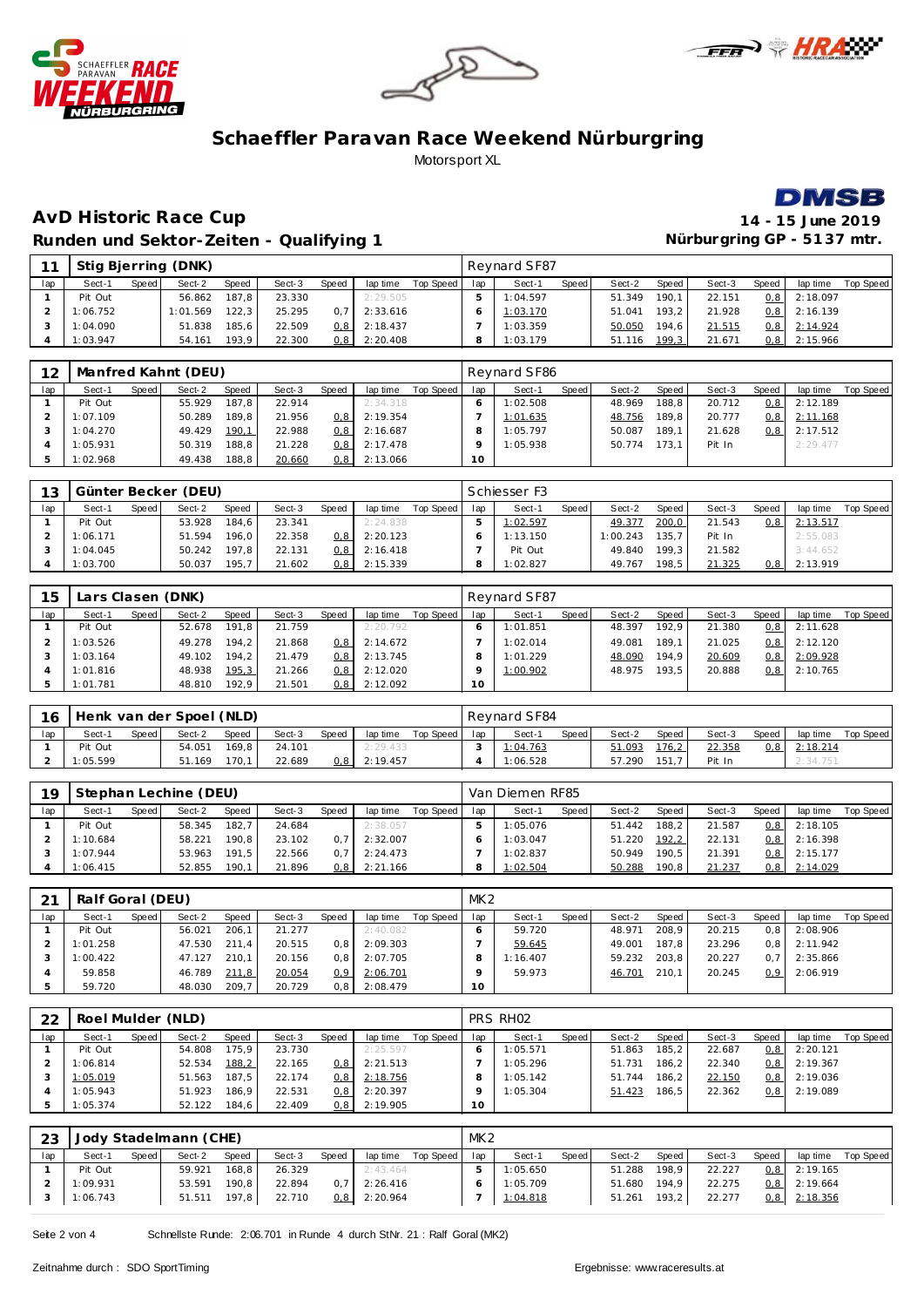







 $\mathbb{R}^2$ 

**AvD Historic Race Cup 14 - 15 June 2019**

**Runden und Sektor-Zeiten - Qualifying 1 Nürburgring GP - 51 37 mtr.** 1:07.149 51.863 198,2 23.281 0,8 2:22.293 **8** 1:06.220 50.583 200,0 22.018 0,8 2:18.821

| 25  |          |       | Nikolaj Madsen (DNK) |       |        |                  |          |           | MK <sub>2</sub> |          |       |        |       |        |       |          |           |
|-----|----------|-------|----------------------|-------|--------|------------------|----------|-----------|-----------------|----------|-------|--------|-------|--------|-------|----------|-----------|
| lap | Sect-1   | Speed | Sect-2               | Speed | Sect-3 | Speed            | lap time | Top Speed | lap             | Sect-1   | Speed | Sect-2 | Speed | Sect-3 | Speed | lap time | Top Speed |
|     | 1:32.212 | 149.4 | 53.880               | 196.0 | 22.178 |                  | 2:48.270 |           |                 | 1:01.207 |       | 48.572 | 209.7 | 20.890 | 0,8   | 2:10.669 |           |
|     | 1:04.787 | 169.5 | 50.417               | 209.7 | 21.284 | 0.8              | 2:16.488 |           |                 | 1:01.181 | 193,2 | 48.333 | 208,9 | 20.699 | 0,8   | 2:10.213 |           |
|     | 1:02.412 | 193,9 | 50.270               | 210.1 | 21.109 | 0, 8             | 2:13.791 |           |                 | 1:01.395 | 192.2 | 50.800 | 208,5 | 22.267 | 0, 8  | 2:14.462 |           |
|     | 1:01.533 | 193,9 | 48.728               | 210,5 | 20.946 | 0.8 <sub>1</sub> | 2:11.207 |           |                 | 1:02.357 | 193.2 | 49.299 | 208.9 | 21.144 | 0,8   | 2:12.800 |           |
|     | 1:01.361 |       | 48.975               | 208,5 | 21.265 | 0, 8             | 2:11.601 |           | 10              |          |       |        |       |        |       |          |           |

| 33  |          |         | Bernardo Meyer (ESP) |       |        |       |          |           |     | Revnard SF82 |                    |        |       |        |                  |          |           |
|-----|----------|---------|----------------------|-------|--------|-------|----------|-----------|-----|--------------|--------------------|--------|-------|--------|------------------|----------|-----------|
| lap | Sect-1   | Speed   | Sect-2               | Speed | Sect-3 | Speed | lap time | Top Speed | lap | Sect-1       | Speed              | Sect-2 | Speed | Sect-3 | Speed            | lap time | Top Speed |
|     | Pit Out  | 127.4 I | 1:02.174             | 161.9 | 26.279 |       | 2:47.378 |           |     | 1:08.853     | 153.8              | 54.860 | 180.9 | 25.192 | 0.7 <sub>l</sub> | 2:28.905 |           |
|     | 1:13.486 | 144.2 l | 56.809               | 183.7 | 24.580 |       | 2:34.875 |           |     | 1:08.699     |                    | 53.877 | 183.4 | 23.501 | 0.7              | 2:26.077 |           |
|     | 1:09.644 |         | 54.821               | 185.2 | 23.486 |       | 2:27.951 |           |     | 1:08.227     | 169.8 <sub>1</sub> | 54.878 | 77.6  | 23.859 | 0.7              | 2:26.964 |           |
|     | 1:07.933 |         | 57.935               | 182.1 | 23.827 |       | 2:29.695 |           |     | 1:07.119     |                    | 53.138 | 185,9 | 23.086 | 0,8              | 2:23.343 |           |

| 60  |          |       | Alan Williamson (GBR) |       |        |       |          |           |     | Van Diemen RF81 |       |        |       |        |              |          |           |
|-----|----------|-------|-----------------------|-------|--------|-------|----------|-----------|-----|-----------------|-------|--------|-------|--------|--------------|----------|-----------|
| lap | Sect-1   | Speed | Sect-2                | Speed | Sect-3 | Speed | lap time | Top Speed | lap | Sect-1          | Speed | Sect-2 | Speed | Sect-3 | <b>Speed</b> | lap time | Top Speed |
|     | Pit Out  |       | 57.622                | 180.6 | 24.079 |       | 2:35.537 |           |     | 1:08.836        |       | 53.140 | 181.8 | 22.738 | 0.7          | 2:24.714 |           |
|     | 1:09.931 |       | 54.324                | 182.7 | 23.171 |       | 2:27.426 |           |     | 1:07.455        |       | 53.951 | 185,2 | 24.123 | 0.7          | 2:25.529 |           |
|     | 1:08.492 |       | 53.344                | 184.0 | 22.600 |       | 2:24.436 |           |     | 1:09.433        |       | 53.116 | 82.4  | 22.455 | 0.7          | 2:25.004 |           |
|     | 1:10.661 |       | 53.780                | 172.2 | 22.832 |       | 2:27.273 |           |     | 1:07.005        |       | 53.805 | 183.7 | 22.415 | 0, 8         | 2:23.225 |           |

| 62  |          |       | Dirk Hochhold (DEU) |       |        |       |          |           |     | Merlin MK30 |       |        |       |        |                  |          |           |
|-----|----------|-------|---------------------|-------|--------|-------|----------|-----------|-----|-------------|-------|--------|-------|--------|------------------|----------|-----------|
| lap | Sect-1   | Speed | Sect-2              | Speed | Sect-3 | Speed | lap time | Top Speed | lap | Sect-1      | Speed | Sect-2 | Speed | Sect-3 | Speed            | lap time | Top Speed |
|     | Pit Out  |       | 1:00.400            | 168.8 | 26.111 |       | 2:41.213 |           |     | 1:08.604    |       | 53.816 | 179,4 | 23.519 | 0.7 <sub>1</sub> | 2:25.939 |           |
|     | 1:11.775 |       | 57.115              | 179.4 | 24.186 | 0.7   | 2:33.076 |           |     | 1:08.281    |       | 54.368 | 176.8 | 23.117 | 0.7 <sup>1</sup> | 2:25.766 |           |
|     | 1:08.581 |       | 54.950              | 178.8 | 24.207 |       | 2:27.738 |           |     | 1:08.668    |       | 53.811 | 177.0 | 23.775 | 0.7 <sup>1</sup> | 2:26.254 |           |
|     | 1:07.807 |       | 55.071              | 177.6 | 23.101 |       | 2:25.979 |           | 8   | 1:07.714    |       | 53.765 | 76,5  | 23.087 | 0, 7             | 2:24.566 |           |

| 63  |          |       | Michael Klebe (DEU) |                    |        |                  |          |           |     | Van Diemen RF79 |       |        |        |        |       |          |           |
|-----|----------|-------|---------------------|--------------------|--------|------------------|----------|-----------|-----|-----------------|-------|--------|--------|--------|-------|----------|-----------|
| lap | Sect-1   | Speed | Sect-2              | Speed              | Sect-3 | Speed            | lap time | Top Speed | lap | Sect-1          | Speed | Sect-2 | Speed  | Sect-3 | Speed | lap time | Top Speed |
|     | Pit Out  |       | 59.879              | 173,9              | 23.776 |                  | 2:42.574 |           |     | 1:07.543        |       | 53.411 | '78.2' | 22.688 | 0,8   | 2:23.642 |           |
|     | 1:09.068 |       | 53.752              | 181,8              | 22.518 |                  | 2:25.338 |           |     | 1:05.998        |       | 53.031 | 180.6  | 22.675 | 0,8   | 2:21.704 |           |
|     | 1:07.272 |       | 53.091              | 180.6 <sub>1</sub> | 23.496 | 0.8 <sub>1</sub> | 2:23.859 |           |     | 1:06.214        |       | 52.634 | 178.2  | 22.368 | 0,8   | 2:21.216 |           |
|     | 1:06.812 |       | 52.839              | 179.4              | 22.578 | 0.8 <sub>1</sub> | 2:22.229 |           |     | 1:07.914        |       | 53.447 | 79.1   | 23.024 | 0.7   | 2:24.385 |           |

| 81  |          |       | Martin Walter (CHE) |       |        |              |          |           |     | Mygale SJ01 |       |        |       |        |               |          |           |
|-----|----------|-------|---------------------|-------|--------|--------------|----------|-----------|-----|-------------|-------|--------|-------|--------|---------------|----------|-----------|
| lap | Sect-1   | Speed | Sect-2              | Speed | Sect-3 | <b>Speed</b> | lap time | Top Speed | lap | Sect-1      | Speed | Sect-2 | Speed | Sect-3 | Speed         | lap time | Top Speed |
|     | Pit Out  |       | 58.051              | 188.2 | 24.305 |              | 2:34.762 |           |     | 1:03.546    |       | 50.657 | 204.2 | 22.082 | 0.8           | 2:16.285 |           |
|     | 1:08.593 |       | 55.432              | 198.2 | 23.138 |              | 2:27.163 |           |     | 1:04.165    |       | 50.219 | 202.6 | 22.064 | $0.8^{\circ}$ | 2:16.448 |           |
|     | 1:05.523 |       | 51.530              | 208,5 | 22.153 | ). 8 I       | 2:19.206 |           |     | 1:02.945    |       | 50.161 | 205.3 | 21.683 | 0,8           | 2:14.789 |           |
|     | 1:06.380 |       | 50.986              | 204.5 | 22.176 | 0.8 I        | 2:19.542 |           |     | 1:02.741    |       | 49.970 | 204.2 | 21.759 | 0,8           | 2:14.470 |           |

| 83  |          |         | Klaus Gräper (DEU) |       |        |                  |          |           |        | Ray GRZ98 |       |        |       |        |                  |          |           |
|-----|----------|---------|--------------------|-------|--------|------------------|----------|-----------|--------|-----------|-------|--------|-------|--------|------------------|----------|-----------|
| lap | Sect-1   | Speed I | Sect-2             | Speed | Sect-3 | Speed            | lap time | Top Speed | lap    | Sect-1    | Speed | Sect-2 | Speed | Sect-3 | Speed            | lap time | Top Speed |
|     | Pit Out  | 150.6   | 54.994             | 204.5 | 23.206 |                  | 2:32.060 |           |        | 1:03.584  |       | 49.998 | 205.3 | 21.454 | 0, 8             | 2:15.036 |           |
|     | 1:04.926 |         | 50.367             | 206.9 | 21.596 | 0.8 <sub>1</sub> | 2:16.889 |           |        | 1:02.865  |       | 50.007 | 206.1 | 21.504 | 0.8 <sub>1</sub> | 2:14.376 |           |
|     | 1:03.991 |         | 50.267             | 207,7 | 23.578 | 0.8 <sub>1</sub> | 2:17.836 |           |        | 1:03.187  | 191.8 | 49.855 | 205.7 | 21.629 | 0, 8             | 2:14.671 |           |
|     | 1:04.238 |         | 50.651             | 206.1 | 21.544 | 0.8 <sub>1</sub> | 2:16.433 |           |        | 1:03.002  |       | 49.814 | 207.3 | 21.373 | 0, 8             | 2:14.189 |           |
|     | 1:03.355 |         | 51.308             | 204,5 | 21.677 | 0,8              | 2:16.340 |           | $10-1$ |           |       |        |       |        |                  |          |           |

| 84  |          |       | Eric Heudicourt (FRA) |              |        |       |          |           | Mygale SJ03 |          |       |        |       |        |       |          |           |  |  |
|-----|----------|-------|-----------------------|--------------|--------|-------|----------|-----------|-------------|----------|-------|--------|-------|--------|-------|----------|-----------|--|--|
| lap | Sect-1   | Speed | Sect-2                | <b>Speed</b> | Sect-3 | Speed | lap time | Top Speed | lap         | Sect-1   | Speed | Sect-2 | Speed | Sect-3 | Speed | lap time | Top Speed |  |  |
|     | Pit Out  |       | 53.044                | 180.6        | 23.758 |       | 2:26.468 |           |             | 1:03.110 |       | 49.502 | 204.5 | 21.341 | 0, 8  | 2:13.953 |           |  |  |
|     | 1:05.642 |       | 50.800                | 206.1        | 22.948 | 0.8   | 2:19.390 |           |             | 1:03.462 |       | 51.152 | 203.0 | 21.224 | 0, 8  | 2:15.838 |           |  |  |
|     | 1:05.404 |       | 50.598                | 206,9        | 21.856 | 0.8   | 2:17.858 |           |             | 1:03.133 |       | 49.384 | 204.2 | 21.210 | 0, 8  | 2:13.727 |           |  |  |
|     | 1:03.801 |       | 49.859                | 205.7        | 23.155 | 0.8   | 2:16.815 |           |             | 1:02.973 |       | 49.860 | 204.5 | 21.135 | 0, 8  | 2:13.968 |           |  |  |
|     | 1:03.268 |       | 49.200                | 204.2        | 21.480 | 0, 8  | 2:13.948 |           | $10-10$     |          |       |        |       |        |       |          |           |  |  |